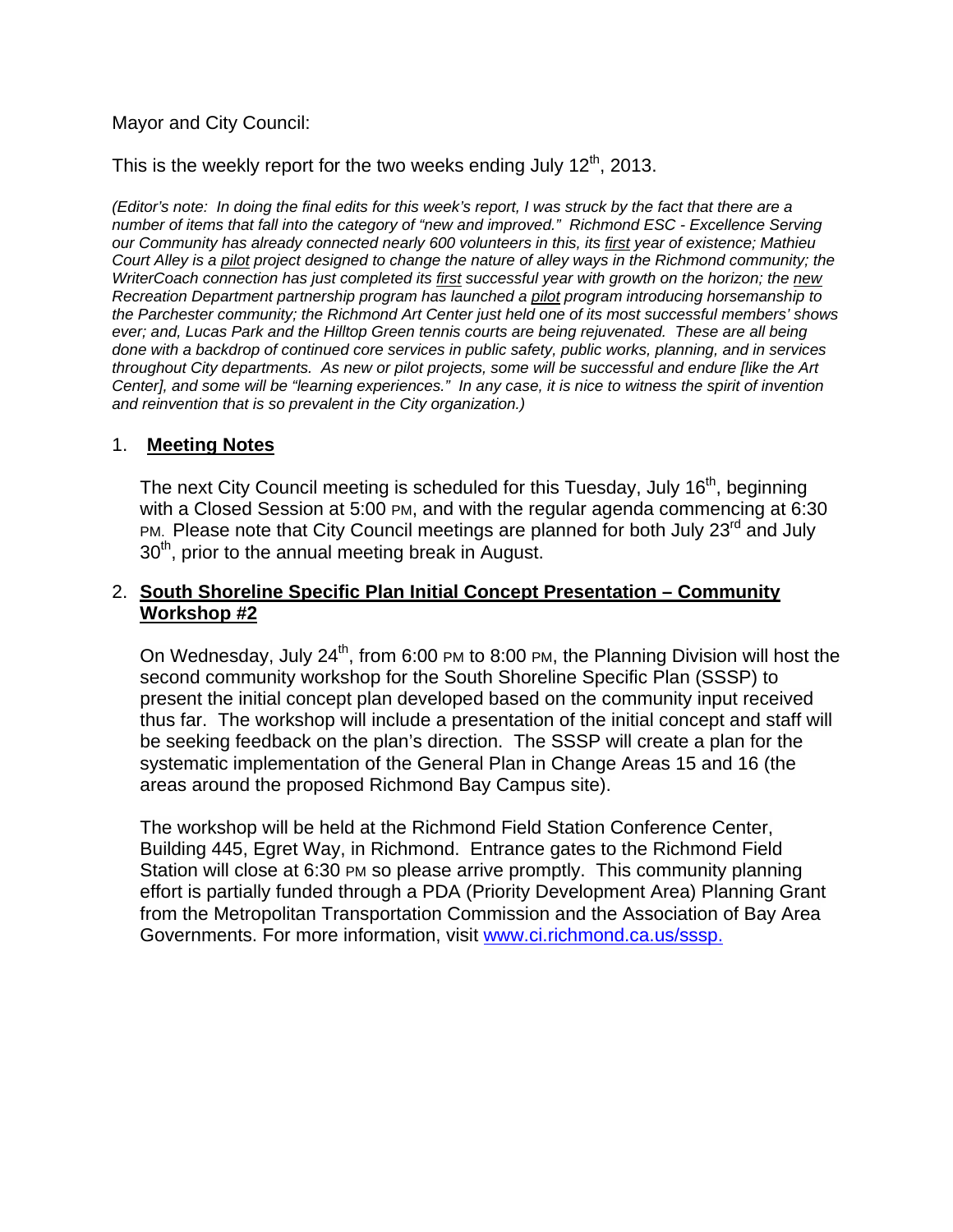

## 3. **Volunteers Continue to Impact the Richmond Community**

Since launching in February 2013, Richmond ESC - Excellence Serving our Community has connected 252 adult volunteers and 347 youth volunteers to meaningful service opportunities within the Richmond community. That's a total of 599 volunteers! In the past six months, volunteers have dedicated their time to supporting local organizations, city departments, and special events in the city with a range of issues and projects. They are in the classroom working with students one on one. They help beautify their neighborhoods. They help residents visiting City Hall connect with the service they are looking for. They are at festivals setting up, leading activities, and lending a hand where needed. Volunteers are part of the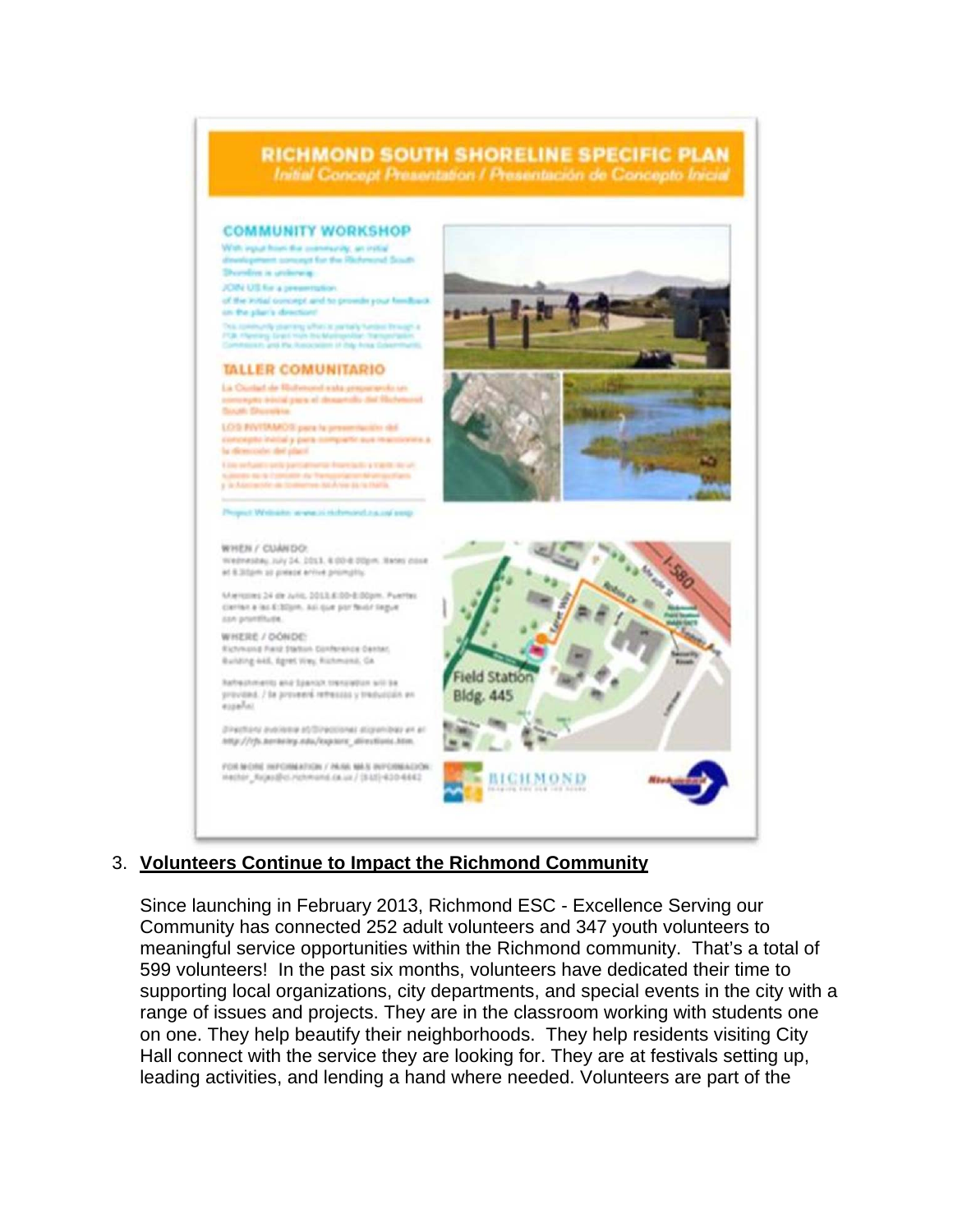movement to make Richmond a better community for everyone. Together, our volunteers have contributed an estimated 8,335 hours of service!

Don't miss out on some wonderful opportunities to "Get your SERVE on!" Visit www.RichmondVolunteers.org to check out volunteer opportunities and sign up to be our **600th** volunteer at http://www.ci.richmond.ca.us/forms.aspx?FID=167! You can also give us call at (510) 237-SERVE or (510) 620-6511.

As always, thanks to Rochelle Monk, Chief Service Officer, and her outstanding team for continuing to build this program.



## 4. **Mathieu Court Alley Greening Project Design Charrette**

On Thursday, July 18<sup>th</sup>, from 4:00 PM to 6:00 PM, the Planning Division and Engineering Department will host a design charrette and Mathieu Court Alley Gettogether. The design charrette will take place on Mathieu Court Alley, between Barrett Avenue and Ripley Avenue. Light snacks and drinks will be provided.

This charrette is part of what we hope will be only a pilot project that will change the nature of alley ways in the Richmond community. The goals for the Mathieu Court Alley project are to transform this 16,000 square feet alley to a "green" street with landscaping, pervious pavers, trees and urban gardens. At the charrette, participants will have the opportunity to provide input on the existing design concepts and help design Richmond's first "green" alley.

This urban greening project is being partially funded by a State of California Strategic Growth Council Urban Greening Grant funded by Proposition 84. For more information on the project, please contact Kieron Slaughter, Associate Planner at (510) 620-6887 or visit the project webpage at http://www.ci.richmond.ca.us/index.aspx?NID=2595.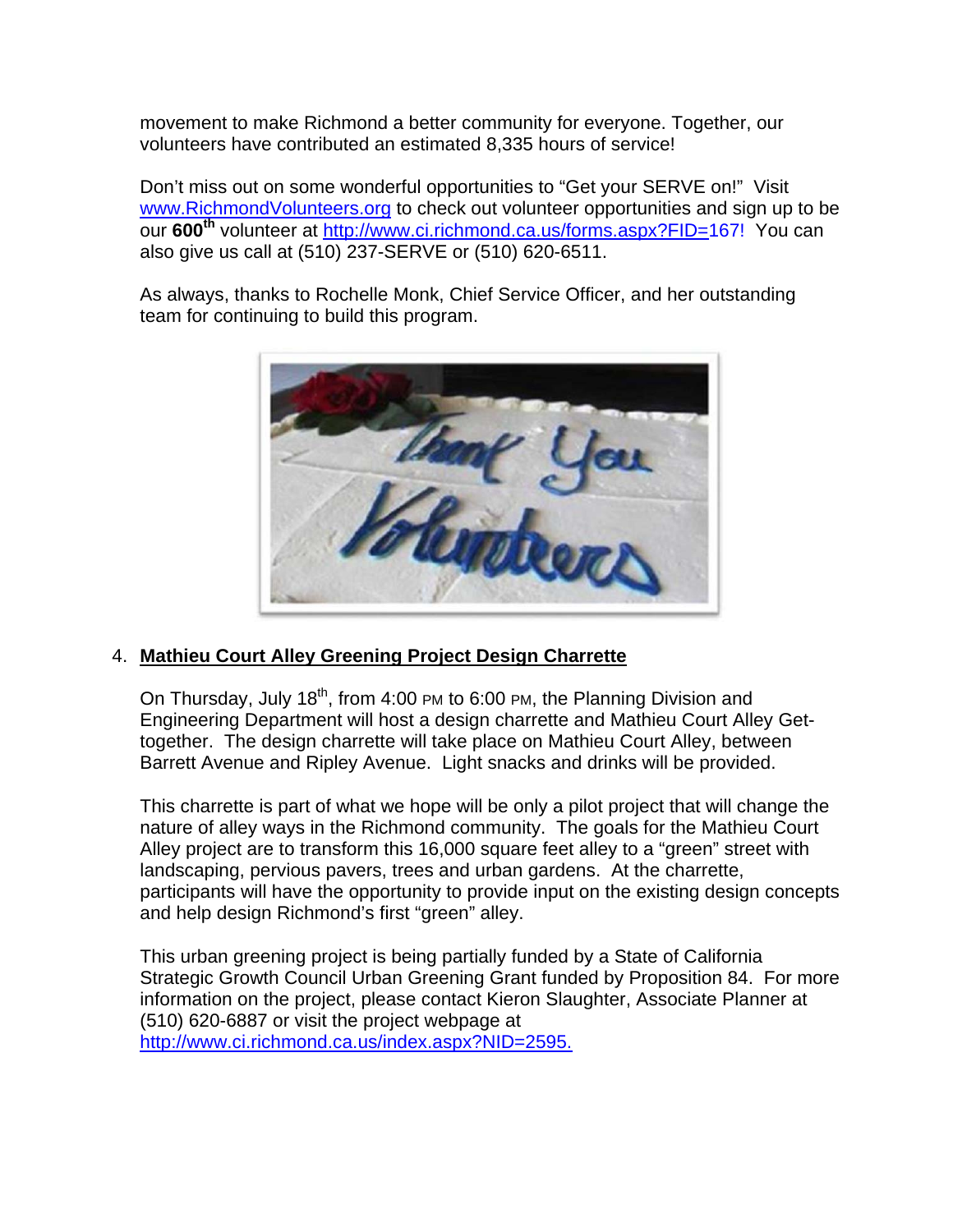

# 5. **Support Richmond High School Students Through Writer Coach Connection**

Last school year, 75 caring community volunteers worked 1-on-1 with Richmond High School (RHS) students in their English classes on their writing assignments. Together they brainstormed ideas, discussed life experiences, and worked to create clear, concise, and well organized writing. These writing, creative and critical thinking skills are essential for school, college, and career success.

Last year, EVERY student in a participating class had a coach, but we expect to add one hundred additional students to the coaching program this fall. They need coaches! With positive encouragement, students become more confident and competent writers. Teachers report more assignments turned-in and dramatically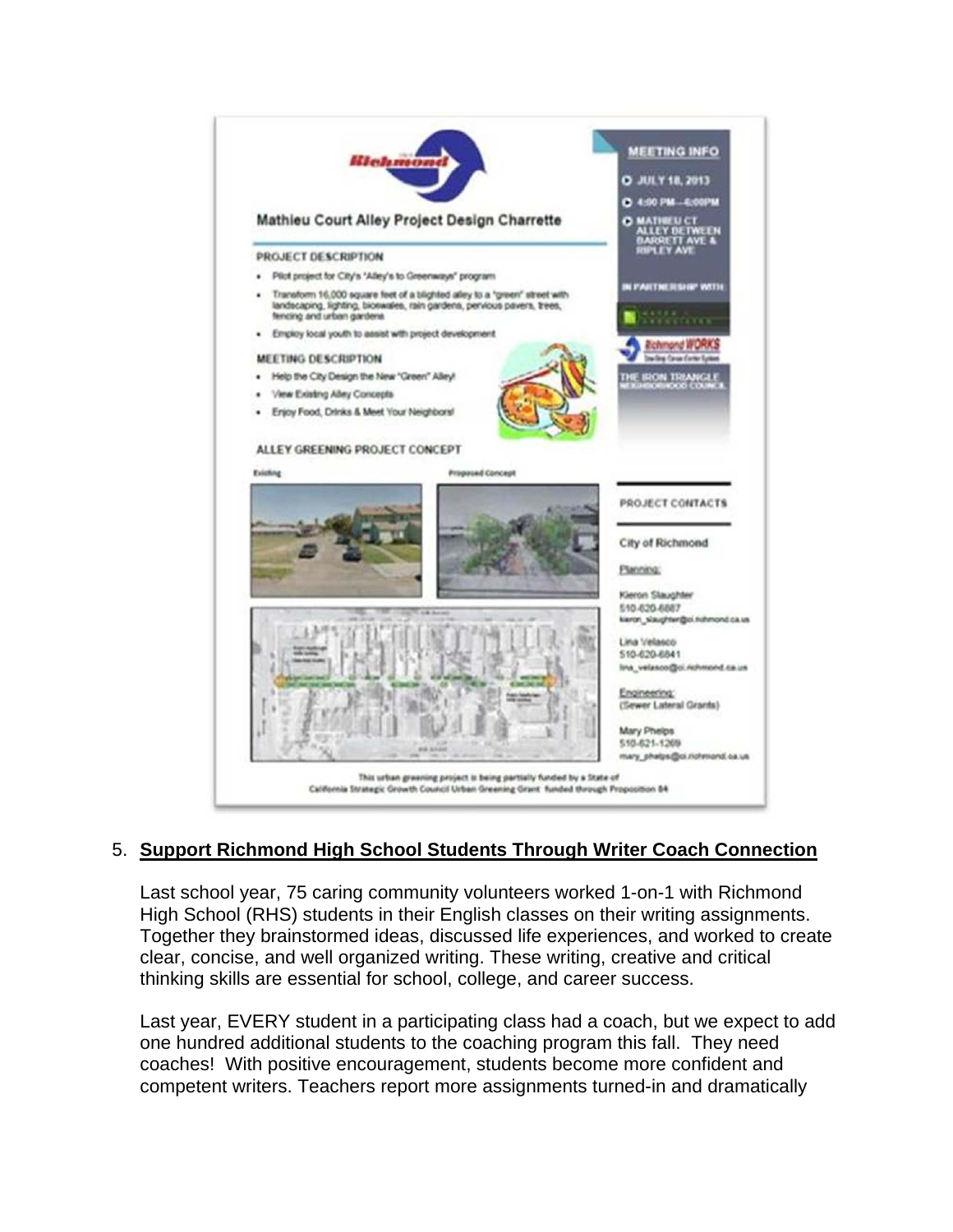improved writing. Grades and the first-time pass-rate on the high school exit exam have also improved.

What RHS students said about their coaching:

- "It has changed the way I feel about writing because my coach encourages me to be better."
- "Now I'm proud and confident. I feel more confident when I write important essays."
- "Everything was amazing. I think this was the best program I ever had."

Coaches commit to a two-hour assignment and meet with students 2-3 times per month. Excellent coach training provides strategies for working effectively with students. They warmly welcome working and retired people, parents, grandparents, college students, and community members of all cultures and backgrounds. Please register as soon as possible because training sessions will start soon to prepare for school in September!

With the success of the program at Richmond High School, the impact volunteering program and Community Alliance for Learning have begun discussions with the principal and vice principal of John F. Kennedy High School and community groups surrounding the school to bring WriterCoach Connection to that school.

For information and to register to become a coach: http://www.writercoachconnection.org/ Watch a video to learn more and coaches and students do: http://www.writercoachconnection.org/what-we-do.html

For more information, contact Shelli Fried, RHS Volunteer Recruitment Manager, at 510-530-7600 or sfried0530@gmail.com.

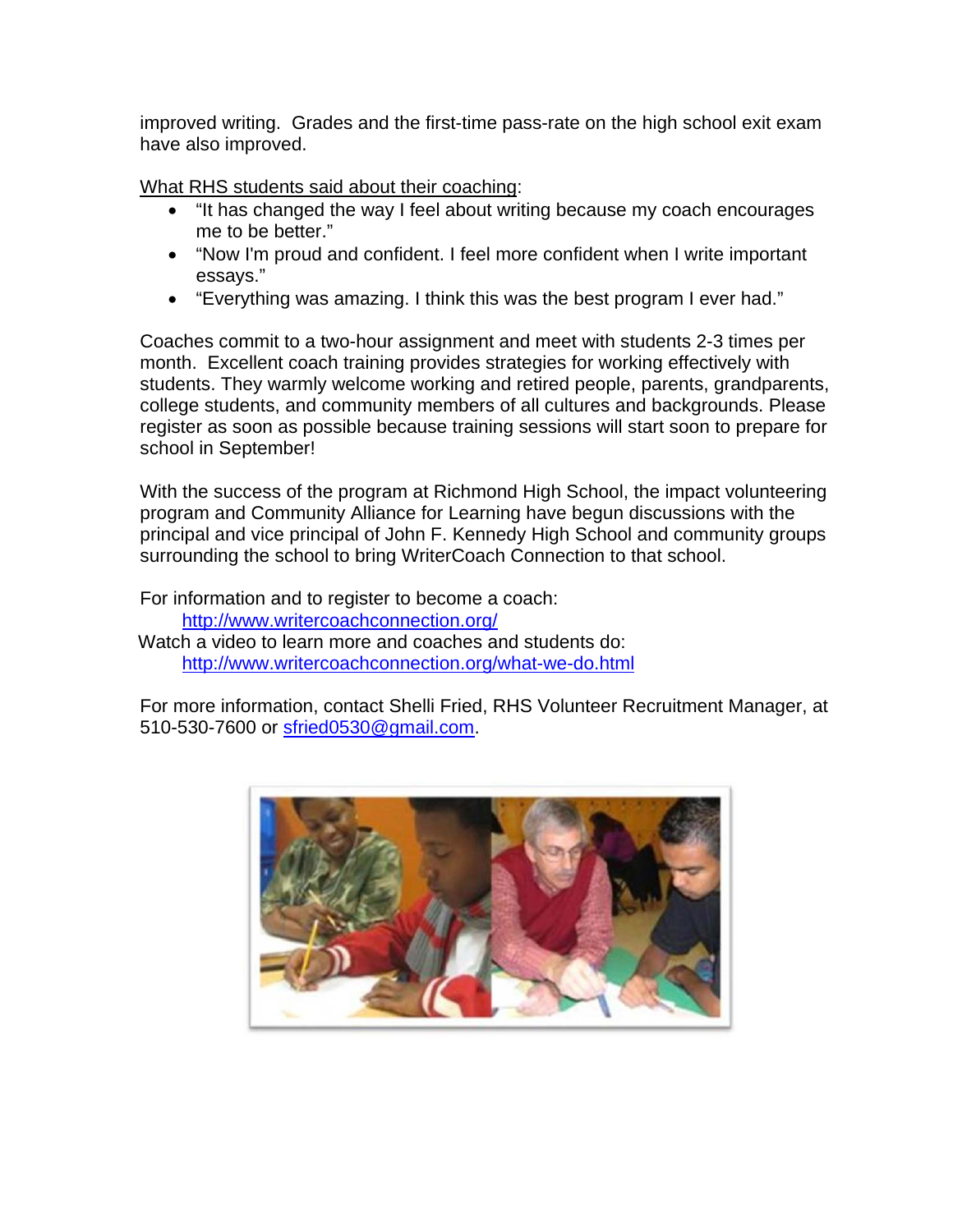## 6. **Artist Talk at the Richmond Art Center**

Distinguished artists from the Annual Members' Show will be at the Richmond Art Center this Saturday, July 13<sup>th</sup>, from noon  $-$  2:00 PM to discuss their work. Participants will include local artists Larry Hatfield, Nancy Rowe, Diana Keevan, Koko Baker and Gene Erickson. Their diverse bodies of work encompass wood, jewelry, watercolor and mixed media. This is a great opportunity to sit amidst the artists' work and ask questions about their process and ideas. The discussion will be in the Main Gallery at the Richmond Art Center, 2540 Barrett Avenue.

## 7. **Recreation Highlights**

## Disabled Peoples Recreation Center

Adult Morning Program and Therapeutic Interactive Recreation Program participants have been working on typing skills as part of their computer technology activity in the computer lab. This program will develop typing skills for future jobs and college classes. It is a wonderful for staff to watch participants have fun while learning a new skill.

## Parchester Community Center

In partnership with the Heritage Riders Horsemen's Association, the Parchester Community Center has twelve participants enrolled in an 8-week summer pilot program, where the youth visit a local horse ranch to learn about horse safety, horse care, horsemanship, and how to ride. The participants enjoyed their 1<sup>st</sup> week at the ranch last Tuesday and engaged in grooming, riding, and nutrition education. This program is through the Recreation Department's new Partnership Program where non-profit agencies work together with the Department to provide quality of life programs for the community.



Senior Center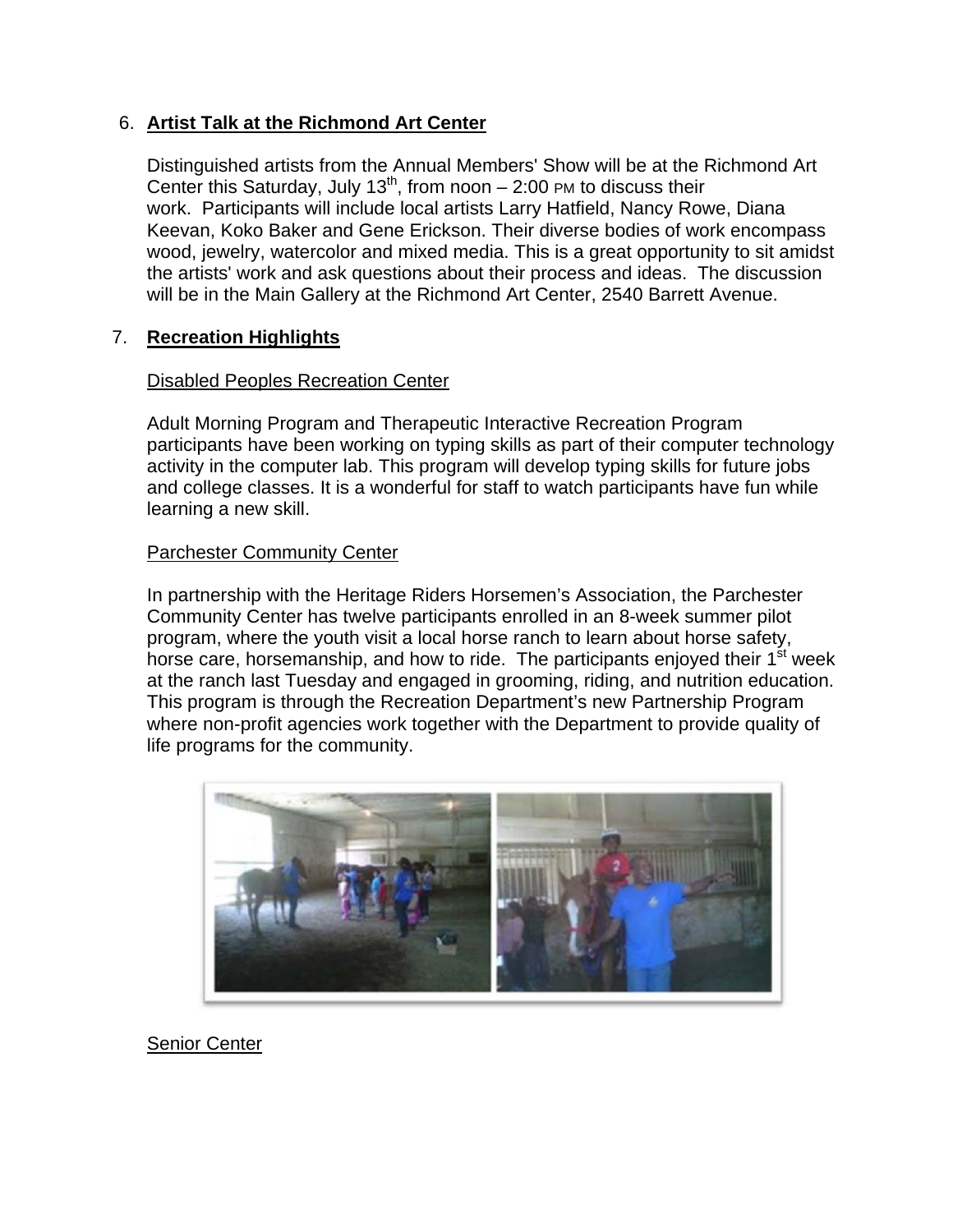The Richmond Senior Center, in conjunction with Top Dog Hot Dogs, had a barbecue on Wednesday, July  $10^{th}$  from 10:00 AM to 11:30 AM. Hot dogs were sold for \$1 per hot dog.

#### Casino Trip

The Senior Center has scheduled a casino trip for Thursday, August  $8<sup>th</sup>$  to Feather Falls Casino in Oroville. For further information, call (510) 307-8087 or visit the Richmond Senior Center.

## 8. **Public Works Updates**

Facilities Maintenance: Carpenters converted space into a file room within the Human Resources Department, repaired a water damaged ceiling at May Valley Community Center, and installed a new interior apparatus room door at Fire Station #67.

Painters completed the exterior restrooms and an interior area at Shields Reid Community Center.

Stationary Engineers secured the water heater at Booker T. Anderson Community Center, secured the water heater in Employment and Training, conducted the annual boiler service at the Richmond Museum, repaired sump pump in the Richmond Auditorium, and relocated an emergency eyewash station in the Corporation Yard.

The Electricians repaired the lighting controls at Lucretia Edwards Park, repaired the flashing traffic signals on Hilltop Drive, set a new traffic signal cabinet for South  $47<sup>th</sup>$  Street and Carlson Boulevard, repaired a knocked down traffic signal at San Pablo Avenue and Clinton Avenue, replaced stolen wire from street light fixtures on Kelsey Street, and prepped boxes on Giant Highway for wire replacement.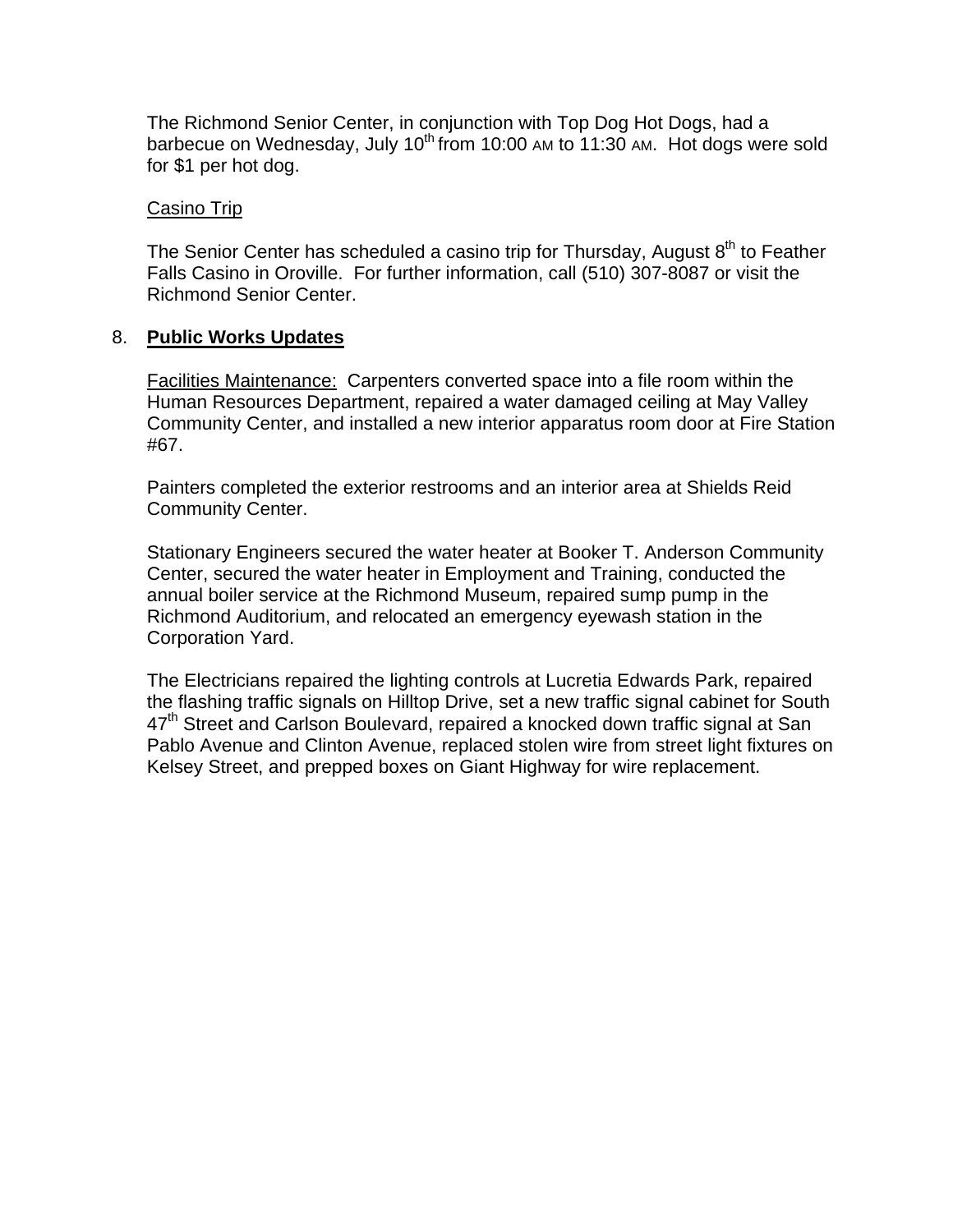

Traffic Signal Cabinet Installation on So.  $47<sup>th</sup>$  and Carlson Boulevard

Parks and Landscaping Division: This week crews continued rehabilitation of Lucas Park playground, performed weed abatement on Richmond Parkway, began resurfacing of the tennis court at Hilltop Green Park, performed landscape maintenance along the San Luis sound wall, pruned vegetation at Booker T. Anderson Community Center, replaced worn and missing swings at Nichol Park, performed maintenance at Tiller Park, continued landscape improvements along Esplanade Trail, continued installation of pathway lighting along the Bay Trail, installed boulders on Castro Ranch Road, and performed maintenance at Hilltop Green Park.



Lucas Park Rehabilitation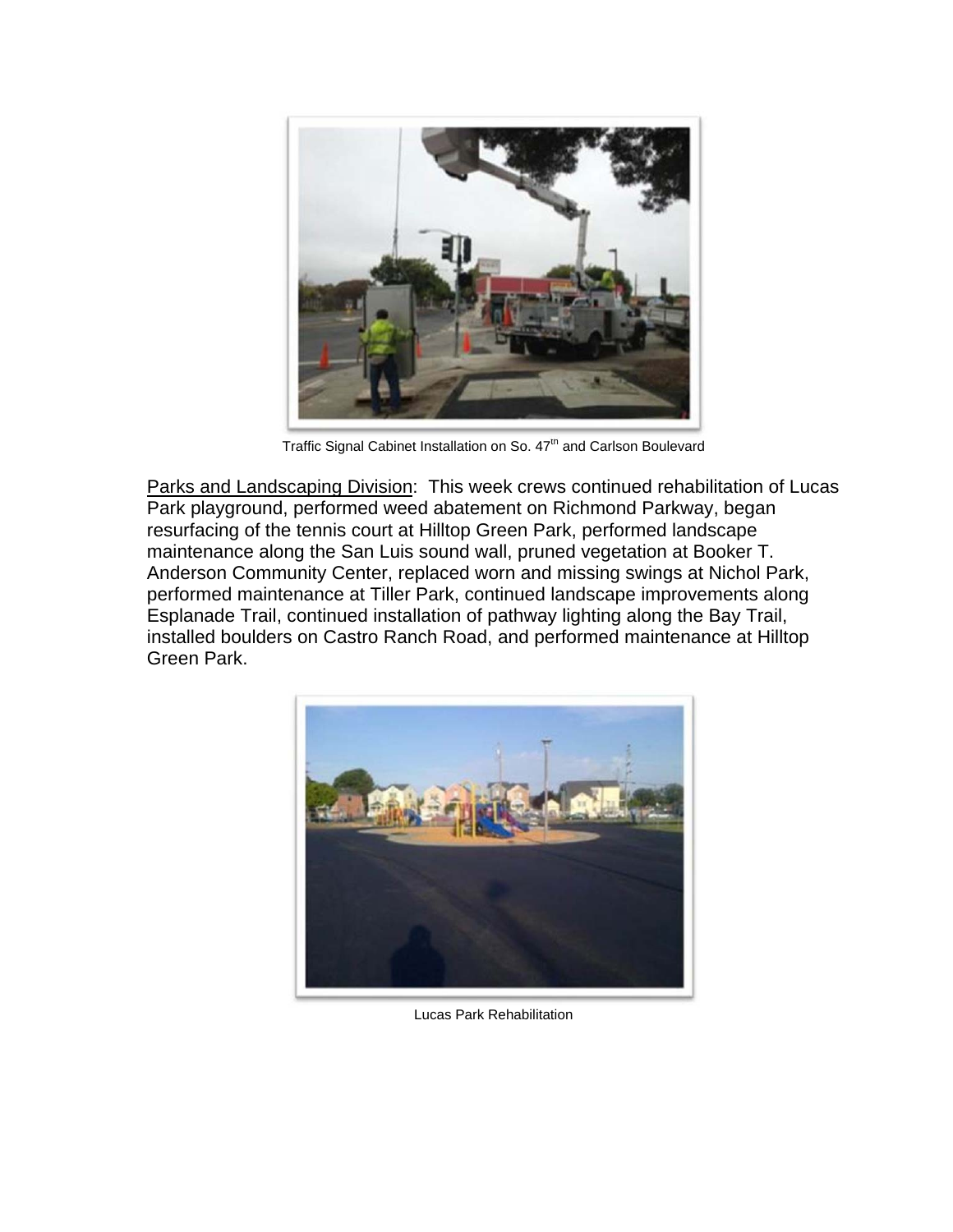

Hilltop Green Tennis Court Resurfacing

Tree crews completed work on Ventura Avenue, Duboce Avenue, 8<sup>th</sup> Street, Macdonald Avenue, and in Marina Green Park.

Streets Division: Crews performed grinding and paving on Ventura Street from Sierra Avenue to Clinton Avenue, resurfaced Lucas Park and the tennis court at Hilltop Green Park, as well as worked from the outstanding pothole and sidewalk list.



Paving on Ventura Street

Signs and lines crews repainted curbs throughout the City, conducted sign maintenance, fabricated 22 signs, and installed four new signs.